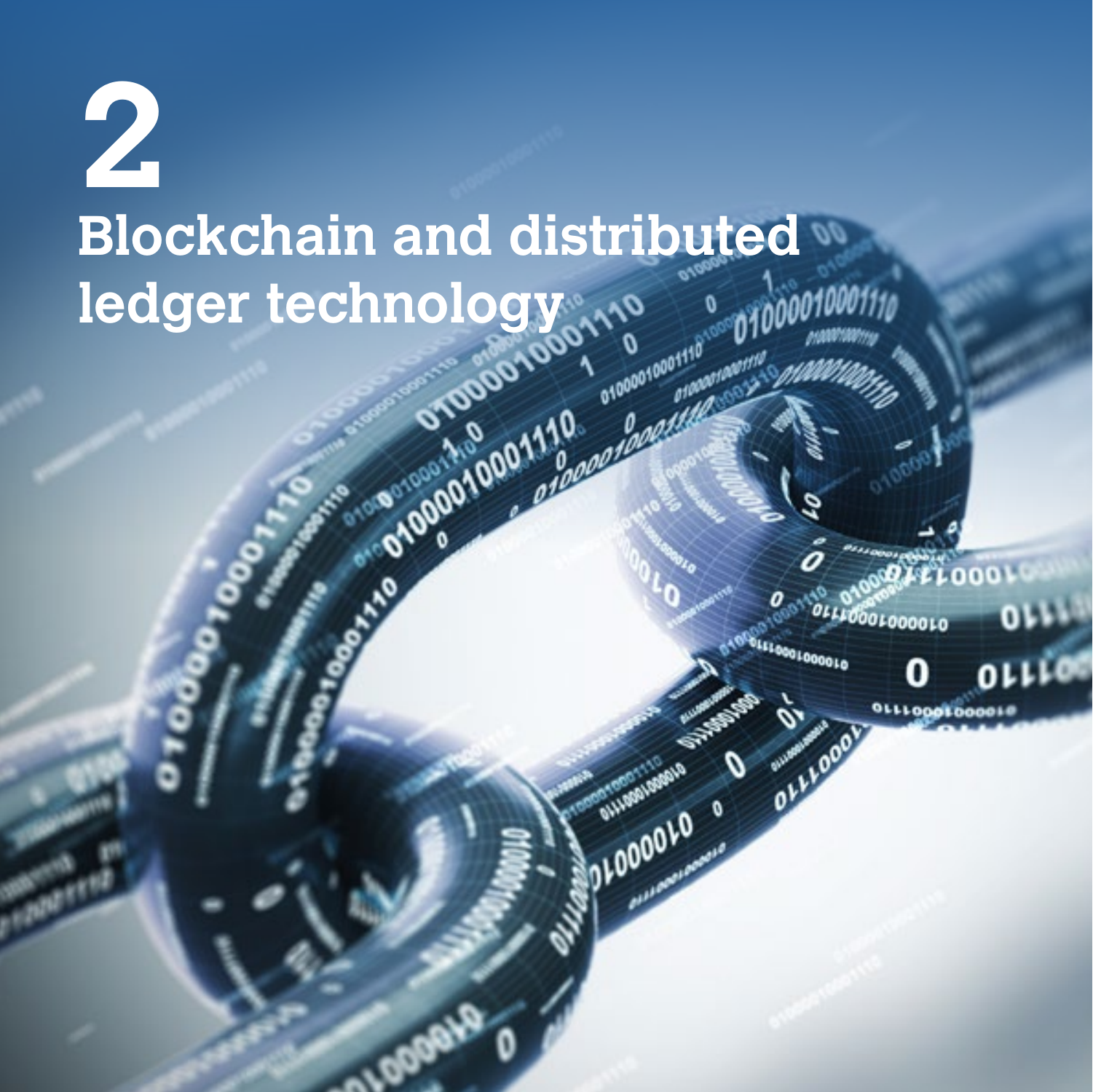**Blockchain and DLT are still in an experimental phase for many customs authorities, with around a third testing it through proofs of concept (PoCs) and pilot projects using mainly permissioned (i.e. private) blockchains. Only Argentina and Uruguay report full deployment of this technology.**

Customs authorities hope that its use will allow for better transparency, immutability and accessibility of information and data quality, as well as the sharing of relevant information on border management procedures among all stakeholders. However, a lack of expertise and good practices, as well as the associated costs, currently pose the greatest hurdle to its introduction (Okazaki, 2018).<sup>1</sup>

Full deployment is also hindered by the lack of standardized datasets used by government agencies and AEOs, inefficient governance systems and the potential for a proliferation of different blockchain solutions that are not interconnected.

There are a number of projects and PoCs that are intended to bring improvements in the following areas:

- information exchange and interoperability at national and international levels (including at the level of customs unions);
- development of international single window interconnectivity;
- proper validation of certificates (including certificates of origin (CoOs), quality, sustainability and non-toxicity);
- sharing information on AEOs and within e-commerce environments;
- ensuring access to logistics-related information in view of tracking and tracing goods along global supply chains.

The advantages observed by customs authorities participating in these pilot projects include expedited processing, better data quality, transaction transparency, enhanced targeting and easier access to importers. However, customs authorities sometimes lack the incentive to join blockchain projects when there are insufficient participants to provide the information required.

**Through blockchain, customs authorities hope to achieve greater efficiency and reliability in risk management, revenue collection and trade facilitation.**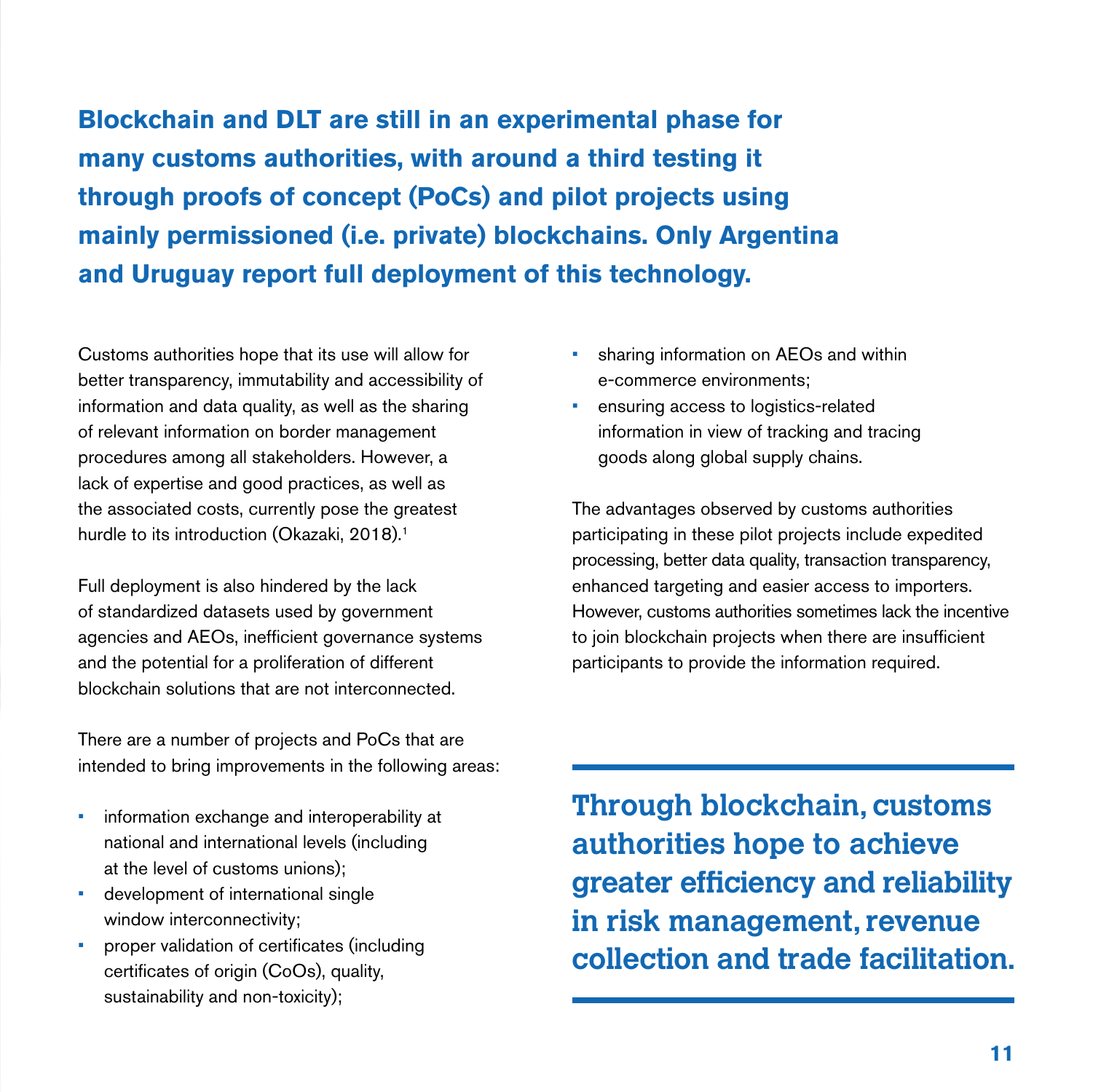Despite initial hesitancy, customs authorities are reasonably optimistic of blockchain's potential. Indeed, through blockchain they hope to achieve greater efficiency and reliability in the areas of risk management, revenue collection and trade facilitation. They are also beginning to understand the importance of partnering early with industry to ensure that the projects realize the benefits of blockchain in the trading environment while simultaneously addressing any barriers.

# **Stage of adoption**

Blockchain technology has captured the attention of the majority of customs authorities (see Figure 2): 22 (19 per cent) are exploring its potential through PoCs; 15 (14 per cent) through pilot projects; and 26 (24 per cent) are planning to do so within the next three years.

However, only Argentina and Uruguay have fully deployed blockchain. The regional graphs below show that the greatest activity seems to be in the Europe, Asia and Pacific and AMS regions. Nevertheless, 26 customs authorities, from all regions, plan to introduce it in the next three years.

#### **FIGURE 2**

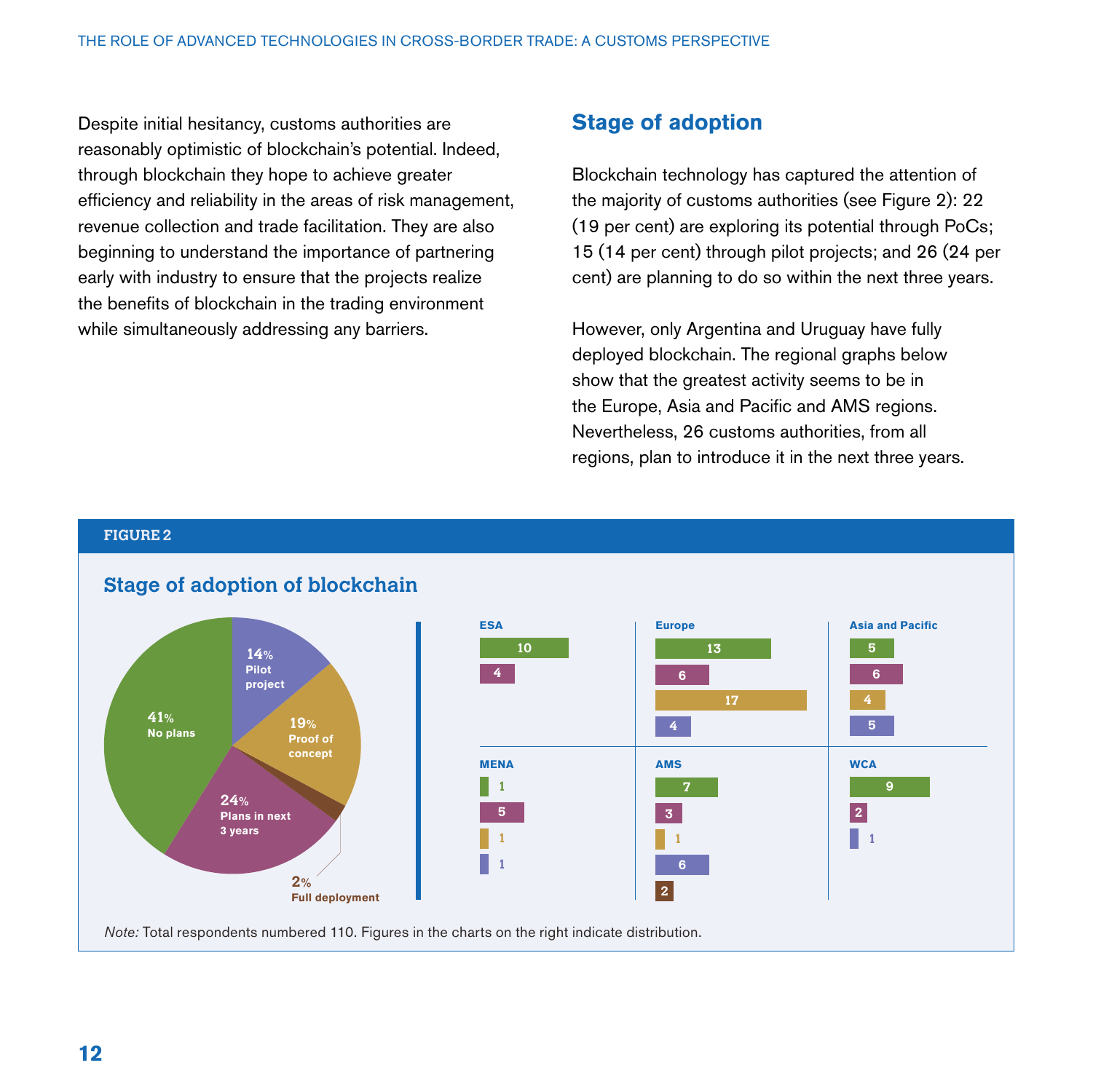Three quarters of the 44 blockchains tested are private or permissioned (33), nine are hybrid and two are permissionless (see Figure 3):

- Private and permissioned blockchains allow only selected entry of verified participants.
- A hybrid blockchain is a combination of a public blockchain (accessible to all) and a private network that restricts participation to those invited by a centralized body and can control access to the modifications in the ledger.
- A permissionless blockchain, also referred to as a public blockchain, is a network open to everyone. Everyone can participate in the consensus process that the platform uses to validate transactions.



# **Benefits**

In terms of the benefits that customs authorities are looking to achieve, responses are diverse but generally focus on information availability and costs and data quality. Respondents usually opted for at least two of the benefits listed in the ACS (see Figure 4).

#### **FIGURE 4**

# **Main benefits of introducing blockchain**

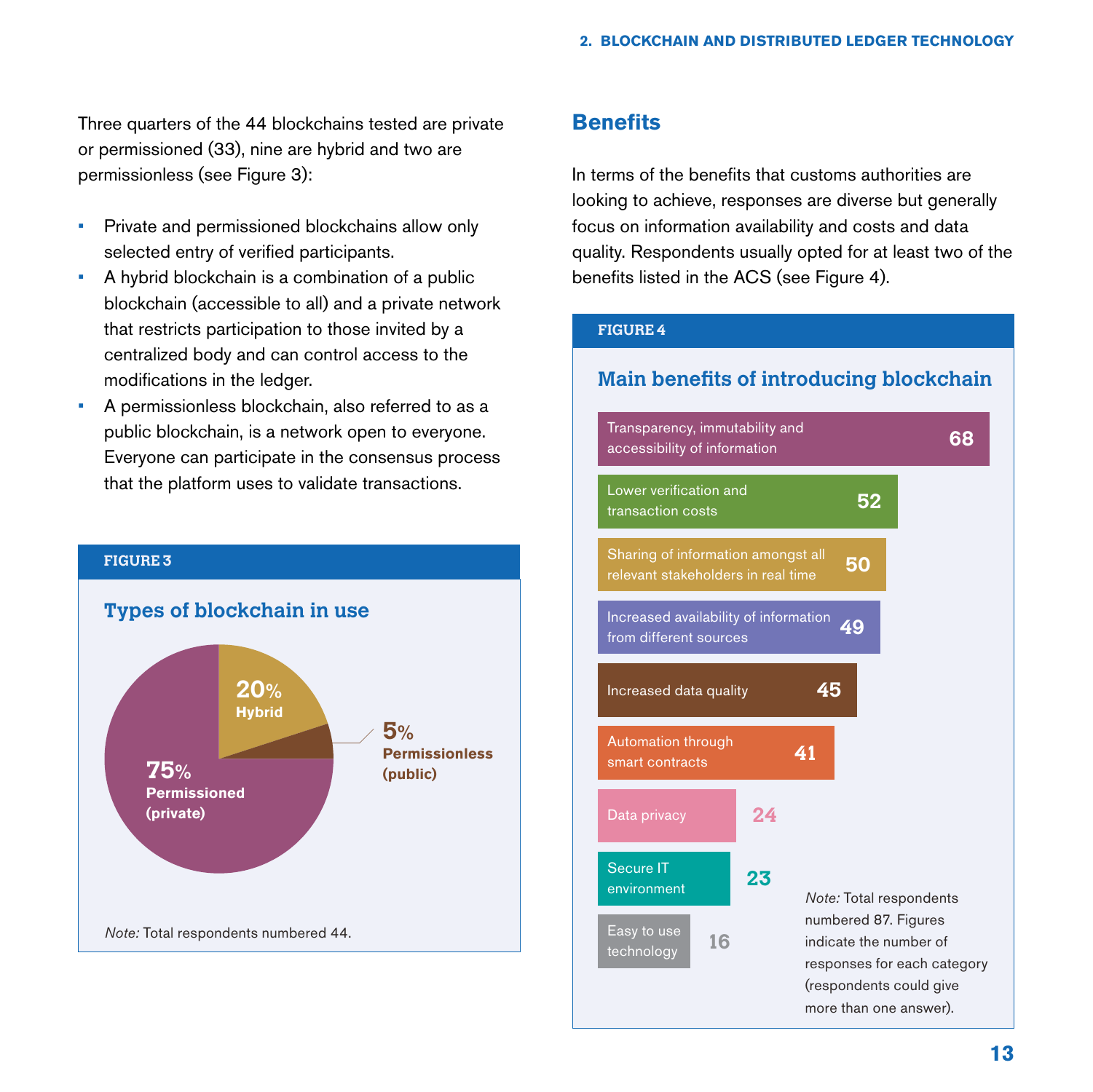Respondents also mentioned a general improvement in the efficiency of trade processes when using blockchain. Furthermore, access to transactional data from a trusted source is seen as a means to reduce processing time and to allow real-time approval from customs authorities.

# **Obstacles to adoption**

The main obstacles to introducing blockchain and DLT technology respondents give include a lack of expertise, the cost, poor adoption by other stakeholders and the need for good practices (see Figure 5). Obstacles less often cited include: a lack of a standardized datasets; the absence of a government strategy; existing legacy systems; and a lack of trust in using data-sharing platforms.

**Customs authorities hope that blockchain will allow for better transparency, immutability and accessibility of information and data quality, as well as the sharing of relevant information on border management procedures.**

### **FIGURE 5**

# **Main obstacles to adopting blockchain**

| Lack of expertise                                                      |    |    | 50 |
|------------------------------------------------------------------------|----|----|----|
| Costs                                                                  |    |    | 48 |
| Lack of traction on the use of the<br>technology by other stakeholders |    | 37 |    |
| Lack of good practices                                                 | 31 |    |    |
| Lack of a standardized<br>dataset used by AEOs<br>within supply chain  | 23 |    |    |
| Lack of government<br>strategy                                         | 23 |    |    |
| Lack of trust in<br>17<br>data-sharing<br>platforms                    |    |    |    |
| <b>Existing legacy</b><br>17<br>systems                                |    |    |    |

*Note:* Total respondents numbered 95. Figures indicate the number of responses for each category (respondents could give more than one answer).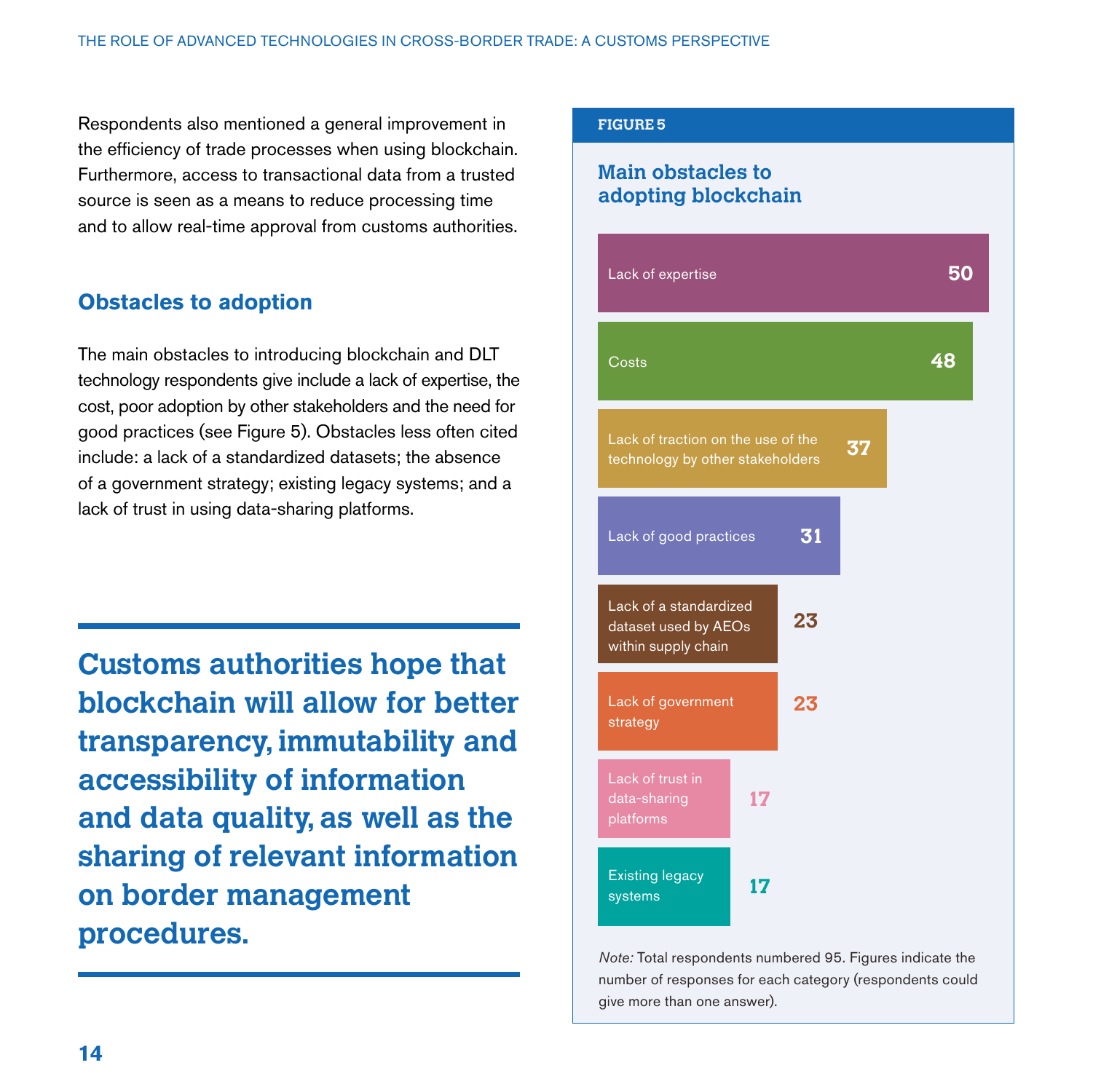A lack of standards and the problem of energy consumption were also raised, as well as the fact that other reliable technology may be adopted by AEOs, which could subsequently marginalize the potential of blockchain and DLT.

With regard to the challenges of deploying blockchain more broadly and efficiently, respondents mainly list problems of dataset standardization and the harmonization of both technical specifications and legal and regulatory frameworks (see Figure 6).

In particular, the absence of standardized datasets impedes not only blockchain deployment but also the introduction of any data-sharing solutions. The complexity of establishing an inclusive yet efficient governance mechanism is also high on the list of challenges cited by respondents.

Interoperability is a major concern for decision-makers seeking to develop blockchain solutions. Customs authorities might avoid using a blockchain platform that could limit their options of external collaboration in the future. Consequently, it will be necessary to build scalable solutions that can evolve not only within one single administration, but also, if required, within an extended ecosystem of many administrations. The proliferation of different blockchain solutions that are not interconnected is a major limitation to building scalable systems.

#### **FIGURE 6**

# **Challenges to improving blockchain efficiency**

| Lack of standardized dataset used<br>by government agencies                                                 | 51 |
|-------------------------------------------------------------------------------------------------------------|----|
| The complexity in establishing an inclusive<br>but efficient governance mechanism                           | 46 |
| Lack of a standardized dataset<br>used by economic operators within<br>37<br>the supply chain               |    |
| Use of different types of blockchain<br>technologies and the lack of<br>29<br>interoperability between them |    |
| Lack of harmonized<br>regulatory procedures 25<br>in different countries                                    |    |
| Incompatible legal<br>requirements in<br>23<br>different countries                                          |    |
|                                                                                                             |    |

*Note:* Total respondents numbered 100. Figures indicate the number of responses for each category (respondents could give more than one answer).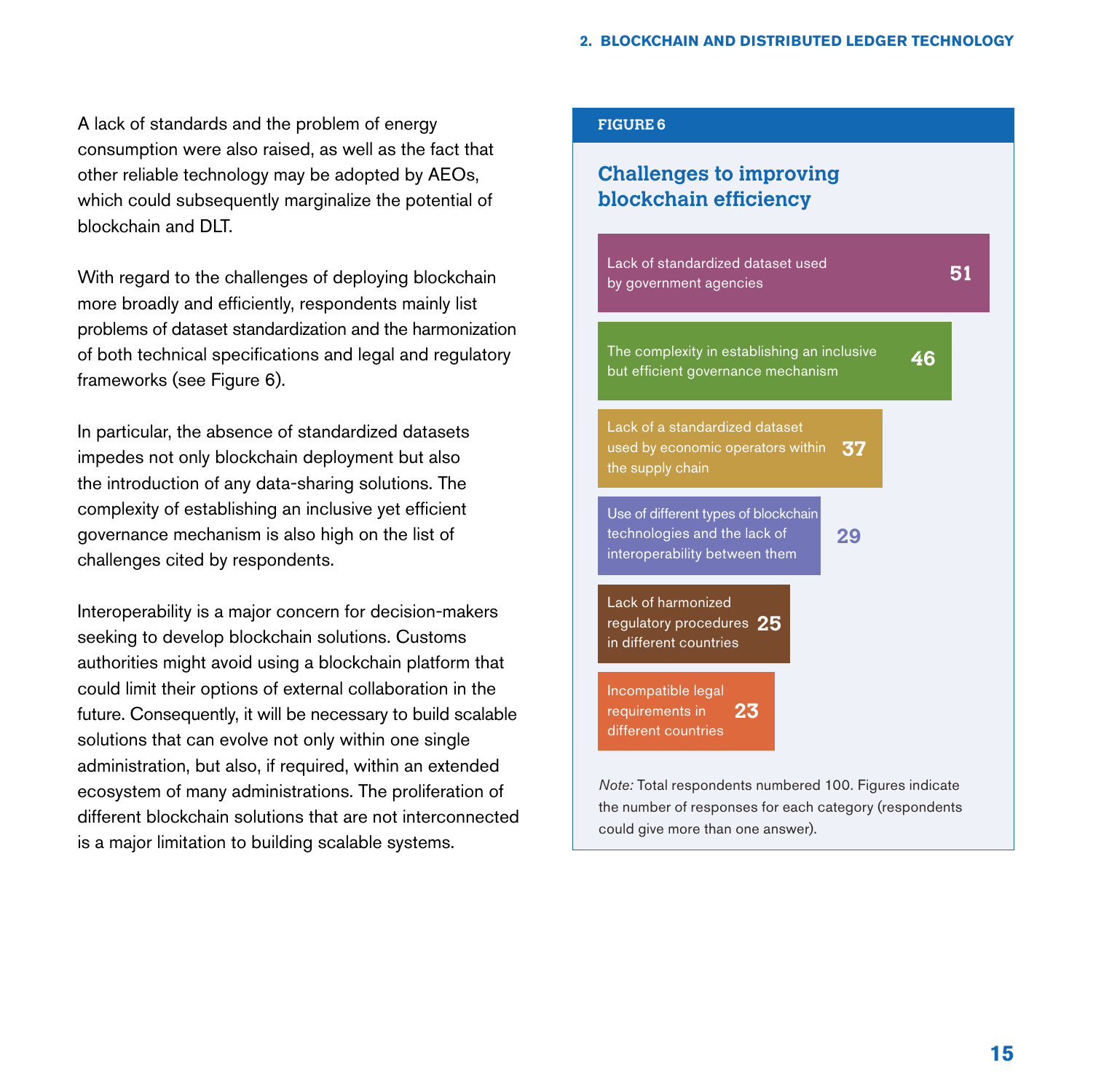# **Examples of use**

Most of the projects aim to improve the exchange of information at the national level (among government agencies) as well as at the international level (see Figure 7). More specifically, respondents are looking to overcome the challenges of the e-commerce environment, including through improving e-certification, the single window and end-to-end supply chain interconnectivity. This will ultimately lead to better risk management and targeting as well as improved trade facilitation overall.

Most of the 44 projects and PoCs reported in the ACS are in Europe, Asia and Pacific and AMS (see below). In the ESA region, however, Mauritius is discussing with potential suppliers the implementation of a project to track CoOs using blockchain; and in the WCA region, members are waiting for the relevant capacity and knowledge to be developed before moving forward with blockchain.

**The proliferation of different blockchain solutions that are not interconnected is a major limitation to building scalable systems.**

#### **FIGURE 7**

# **Project areas**



*Note:* Total respondents numbered 44. Figures indicate the number of responses for each category (respondents could give more than one answer).

#### **Europe**

In Europe, blockchain is used to collect value added tax (VAT), protect geographical indications and certify product origin. There are several ongoing pilot projects and PoCs being tested.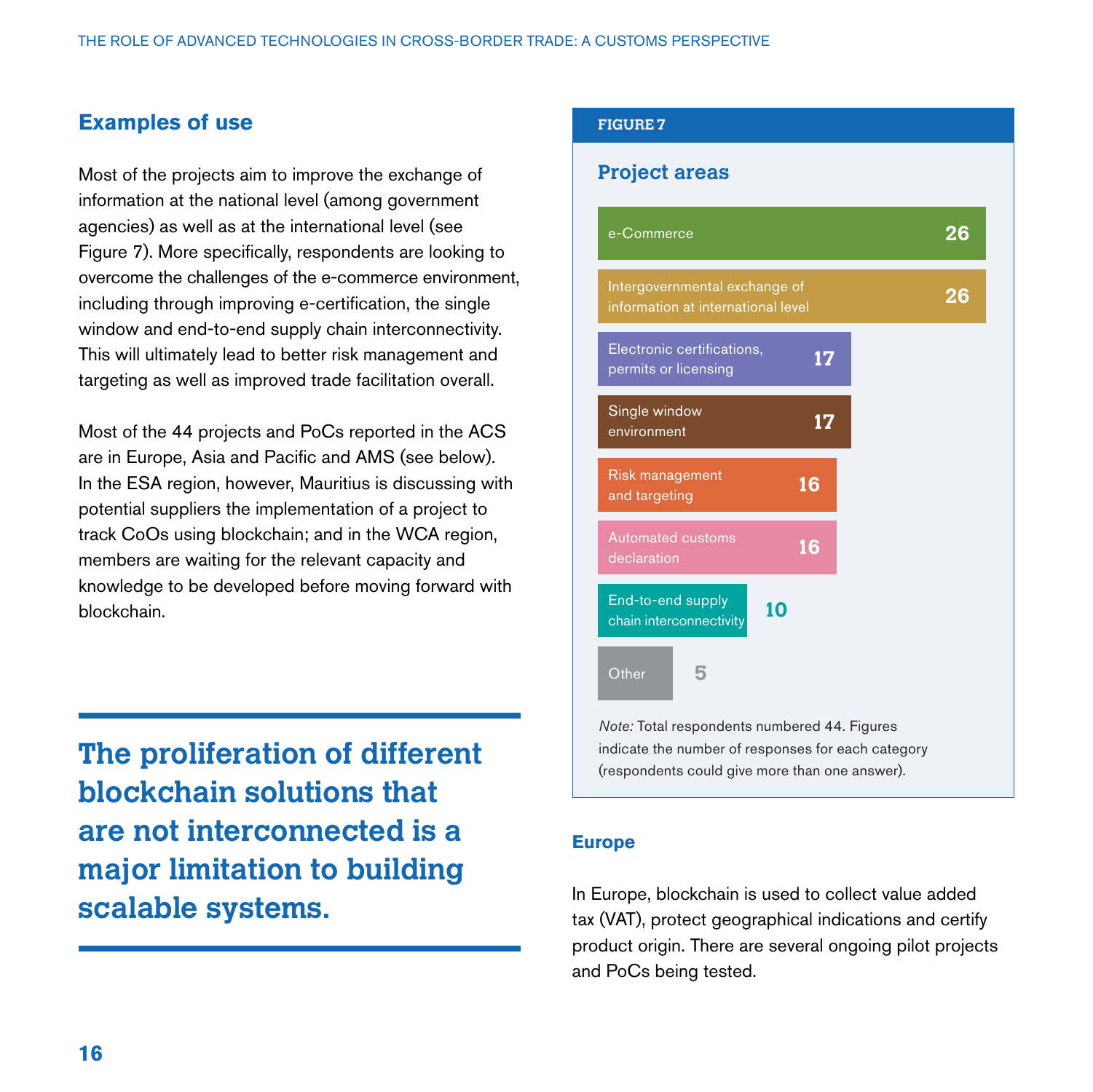## *European Union*

EU member States are exploring the use of blockchain to share VAT information between taxation and customs authorities. From 1 July 2021, companies opting for the Import One-Stop Shop VAT identification number are no longer required to register with the tax authorities of each importing EU member State to declare and pay the VAT due. Instead, VAT declaration and payment take place in one EU member State, and this information is then shared among the other EU member States.

Blockchain helps to ensure both the integrity of the information shared and the identity of the VAT contributors. In addition, blockchain can automate VAT payments via smart contracts, including the payment of VAT to tax authorities and transfers from tax authorities to companies, thus accelerating VAT collection and reducing payment delays.

SEED-on-Blockchain is a European Commission research project by DG TAXUD – the department responsible for EU policies on taxation and customs – to assess the technical and organizational feasibility and benefits in blockchain for customs and taxation applications. The first PoC demonstrated that even with limited knowledge of blockchain, it is feasible for DG TAXUD and EU member States to deploy and operate blockchain applications to share data. The European Commission is to expand the initial scope of the project in a second PoC to include backup and restore, and integration with the Identity Management Systems. The second PoC aims to integrate and address these issues. The application employed by DG TAXUD replicates authorizations and reference data across EU member States, using a centrally managed message queueing system and a custom central replication application. The operating model employed was formed around these technologies, with the following inherent limitations:

- the need for implementing, operating and maintaining a central application for replicated business data;
- no reuse in sending, receiving, storing and processing the data;
- the need for conformance testing to verifying interoperability;
- the need for a centrally managed messaging system.

DG TAXUD assessed the suitability of blockchain to eliminate these limitations and established that there are technical and operational benefits in the short term, as the replication of authorization and reference data can be implemented without the use of a centrally managed messaging system or custom central applications.

The operational processes necessary for the installation, operation and maintenance of a blockchain network bring no significant complexity compared to any regular IT system. In the long term, blockchain offers the possibility of decentralizing the operating model and the governance of the European Union and can be provisioned to require no central authority for its configuration, maintenance and operation.

The EU-funded blockchain project TRICK (Traceability Information Management by Blockchains Interoperability)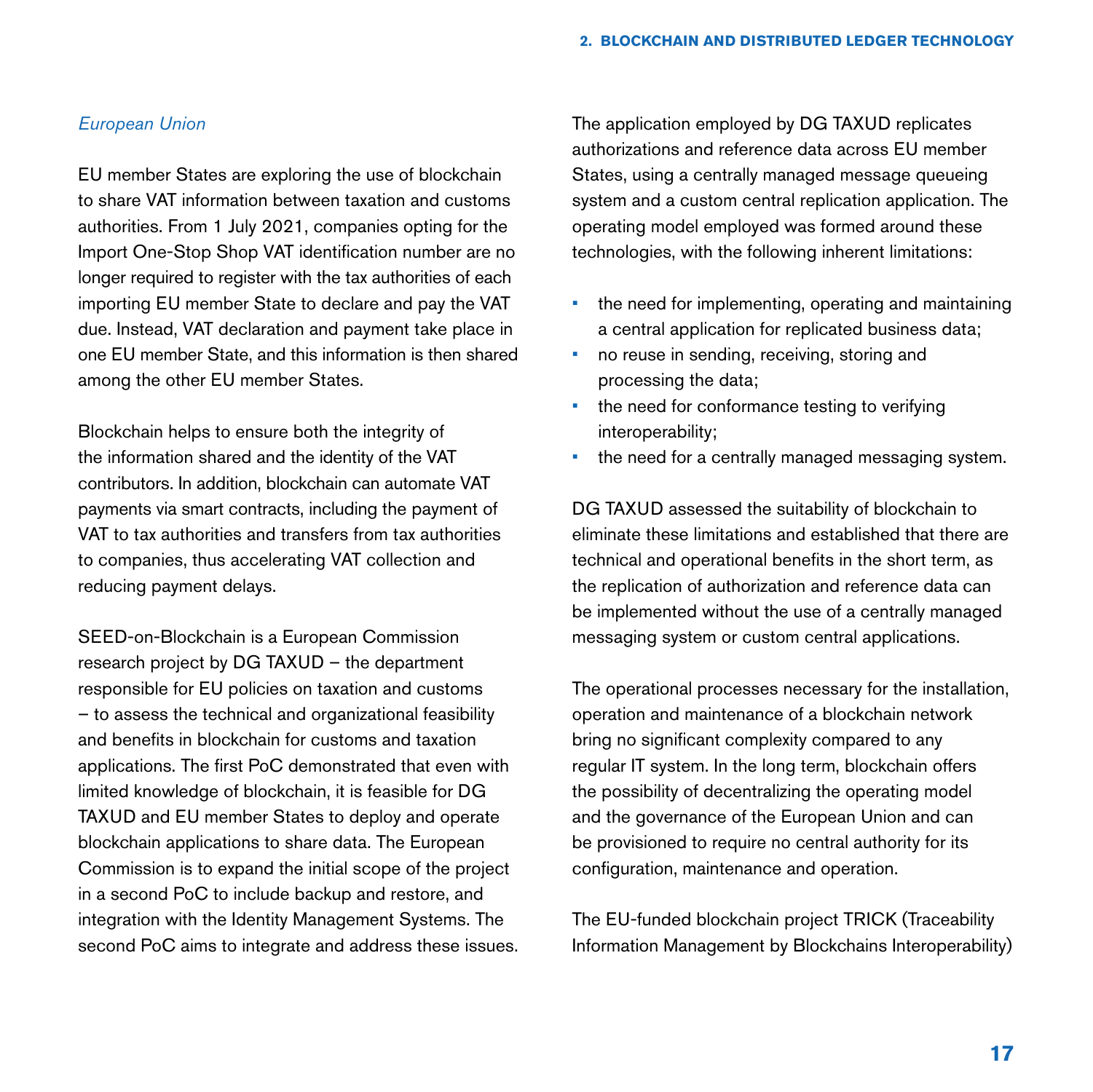provides an affordable and standardized platform for small and medium-size enterprises to collect product data on the approaches taken to promote sustainability across the whole value chain. In two pilot projects in the textile and perishable food industries, blockchain is being used to document the whole process, from raw materials to recycling, which forms part of a national strategy to support.

#### *Italy*

The "Made in Italy" initiative uses blockchain to certify high-quality manufacturing products and place products on the market that have already been certified at various levels, from sustainability certification, with materials from sustainable means, to chemical certification of non-toxicity and to CoOs of the goods.

In February 2019, the Italian Parliament passed a law that provides a legal definition of DLTs and smart contracts and recognizes their full legal validity and enforceability. Italy is one of the first countries to introduce legislation rendering smart contracts legally equivalent to traditional contracts for certain purposes (e.g. consensus formation, evidentiary value).

Nevertheless, the law establishes that smart contracts meet the requirement for the written form by having the interested parties identified digitally according to Agenzia per l'Italia Digitale (AGID) guidelines. The lack of international norms and technological standards of reference weighed on the AGID so much when developing the guidelines that it advises particular caution in relation to indications or options that could compromise the necessary technological neutrality of the rules to be adopted.

## *Georgia*

A new blockchain initiative in Georgia issues preferential CoOs by the Georgia Revenue Service which display a QR code providing a link to the transaction on the Ethereum Blockchain. Customs authorities in partner countries can either scan the QR code or search manually to access all the data in the CoO as well as confirm that it was issued by the Georgia Revenue Service.

#### **Asia and Pacific**

In the Asia and Pacific region, blockchain is used to exchange customs declarations and documents as well as logistics-related information to track and trace goods and transport units throughout global supply chains.

# *Australia and Singapore*

A blockchain PoC was conducted under the Australia– Singapore Digital Economy Agreement to achieve document interoperability for paperless cross-border trade. In collaboration with the Infocomm Media Development Authority, Singapore Customs, the Australian Border Force and private-sector participants, CoOs were issued in accordance with the TradeTrust framework.

These CoOs were then authenticated and their provenance assured to all in an entirely transparent manner through TradeTrust's reference implementation as well as on the Australian Border Force's digital verification platform, the Intergovernmental Ledger (IGL). The trial successfully tested the interoperability of the two systems and showed that TradeTrust removes the need for traditional approaches of using direct digital connectivity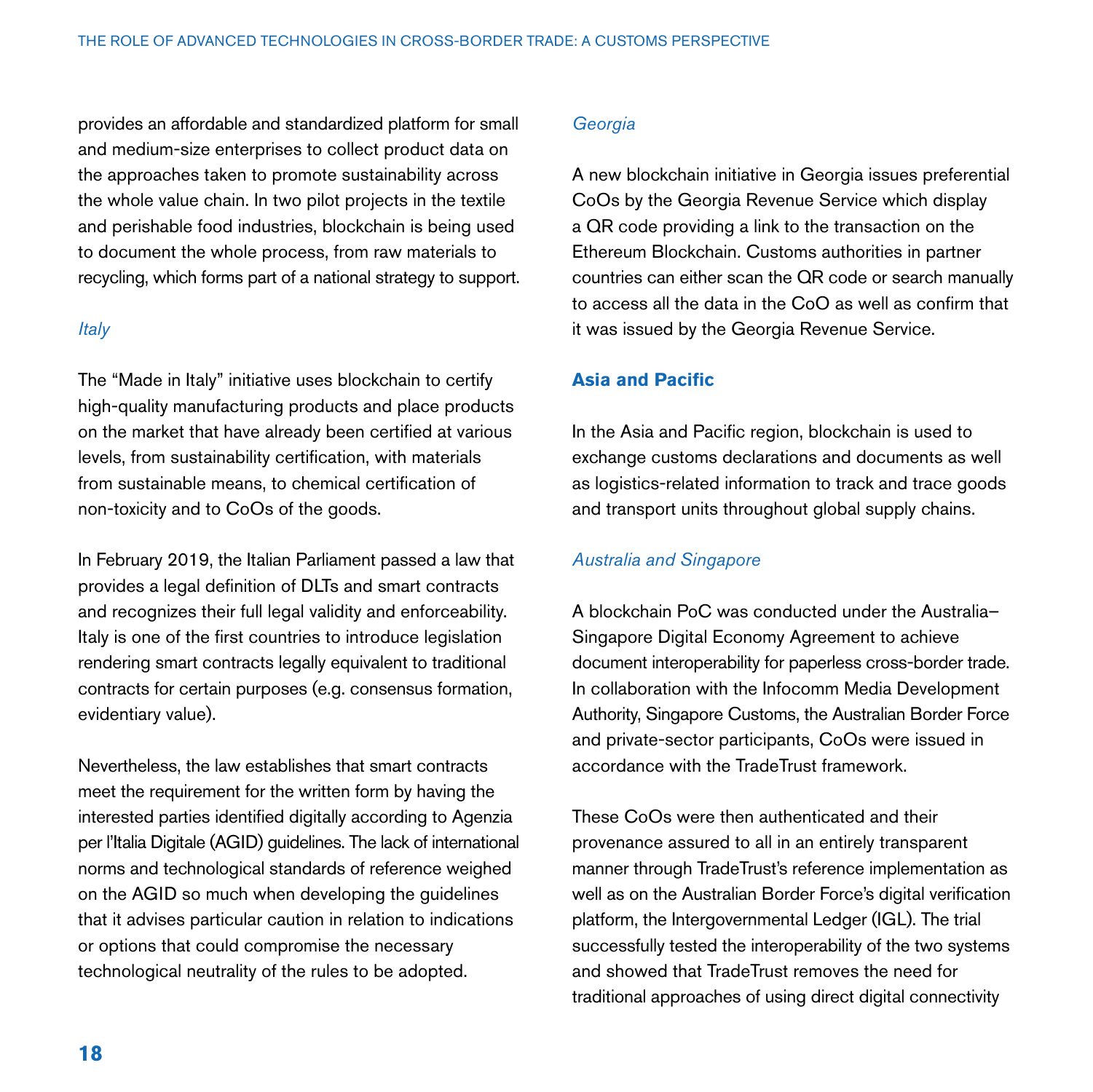to enable data exchange among supply chain participants, which are slow and expensive to build.

Similar to Australia, digital trade initiatives in many countries will form part of a broader suite of legislative and regulatory changes to facilitate a transition to paperless processes. A key lesson is the importance of partnering early and meaningfully with industry to ensure PoCs capture genuine benefits and barriers in the trading environment.

The Australian Border Force is now seeking government approval to implement the Intergovernmental Ledger to production quality and to conduct further PoC trials and pilot projects, with the goal of making it a permanent feature of Australia's trade practices.

*China and Singapore*

China and Singapore customs authorities are developing an international trade single window blockchain to exchange information on clearance, and logistics and cargo status to improve the port business environment and trade facilitation.

# *Hong Kong, China*

The customs authorities are conducting a PoC study in applying blockchain to a licence management system.

#### *Indonesia*

The customs authority aims to use blockchain and the TradeLens platform to simplify the exchange of goods, automate documentation and increase cooperation and **Digital trade initiatives in many countries will form part of a broader suite of legislative and regulatory changes to facilitate a transition to paperless processes.**

communication. The platform connects supply chain partners (e.g. cargo owners, carriers, freight forwarders, logistics providers, ports and terminals, customs authorities) to a secure audit trail of millions of shipment events and documents with authorized parties.

# *Malaysia*

A pilot project for AEOs is in a preliminary study phase. This project is being carried out in collaboration with the national R&D centre MIMOS, under the Ministry of Science, Technology and Innovation, to develop an alternative option to industries in addition to the current AEO service provided by the Royal Malaysian Customs Department. The new blockchain service will ensure a high level of system compliance while increasing efficiency in the supply chains of companies under the AEO programme, making them more competitive.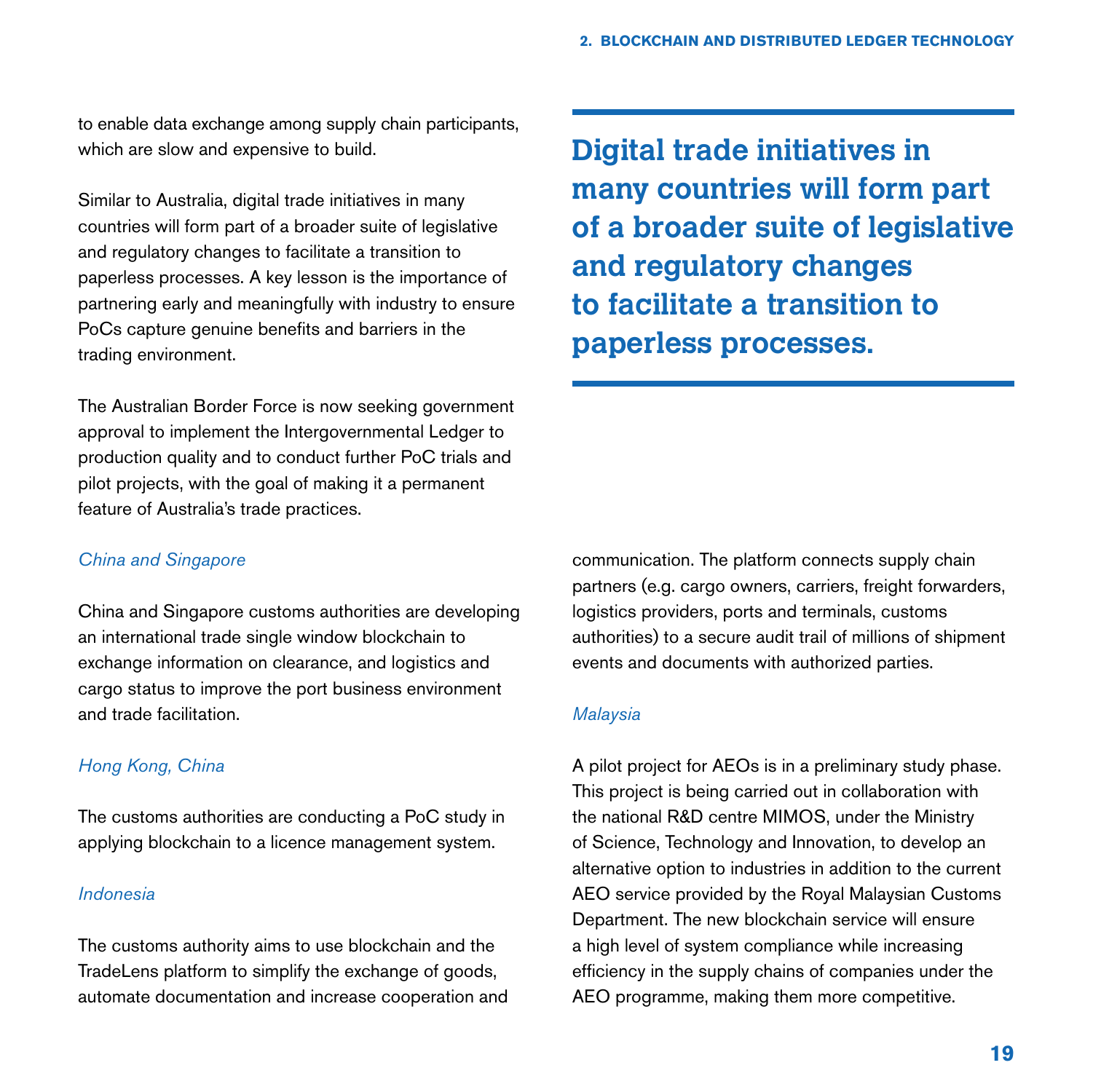## **North of Africa, Near and Middle East**

In the MENA region, blockchain is used to exchange customs declarations and documents, such as CoOs.

#### *Morocco*

The customs authority has launched a cooperation project with DHL and the Deutsche Gesellschaft für Internationale Zusammenarbeit (GIZ) to develop a blockchain platform to collect and share international transaction data on traders, express mail service, customs authorities and other stakeholders.

The aim is to simplify procedures and to enhance risk management, in particular with regard to customs valuation. The project is spread over two and a half years and is now at the design stage, preceding development and deployment.

#### *Kingdom of Saudi Arabia*

The customs authority is exploring with other customs authorities adoption of a common blockchain platform that would accelerate customs clearance by exchanging customs declarations and documents in real-time.

## *United Arab Emirates*

The Federal Customs Authority and Dubai Customs have developed a cross-border e-commerce blockchainbased platform to facilitate and track commerce within the network of customs authorities, e-commerce companies, ports, couriers, third-party logistics, free-zone authorities

and permit-issuing authorities. The platform was built in line with the WCO Framework of Standards for Crossborder e-Commerce. It helps to develop mutual trust, collaboration, automation and a fair e-commerce market, with benefits to all the stakeholders involved, including:

- end-to-end real-time visibility of orders;
- goods return issues solved by linking e-commerce orders and return orders with the customs declaration;
- increased efficiency by eliminating declaration preparation time;
- paperless transactions;
- controlling safety and security risks and increasing compliance;
- prevention of revenue leakages and improved valuation and classification of goods;
- reduced delivery time due to automated declarations, automated returns, refunds and automated low value goods declaration consolidation.

# **South America, North America, Central America and the Caribbean**

In the AMS region, blockchain is used for a registration system of AEOs to facilitate the exchange of information on AEOs and container movements. One longstanding blockchain project is CADENA, which is being implemented by customs authorities in the Plurinational State of Bolivia, Chile, Colombia, Costa Rica, Ecuador, Guatemala, Mexico and Peru, with the support of the Inter-American Development Bank. CADENA has accelerated the processing of goods in destination countries, and the established information flow supports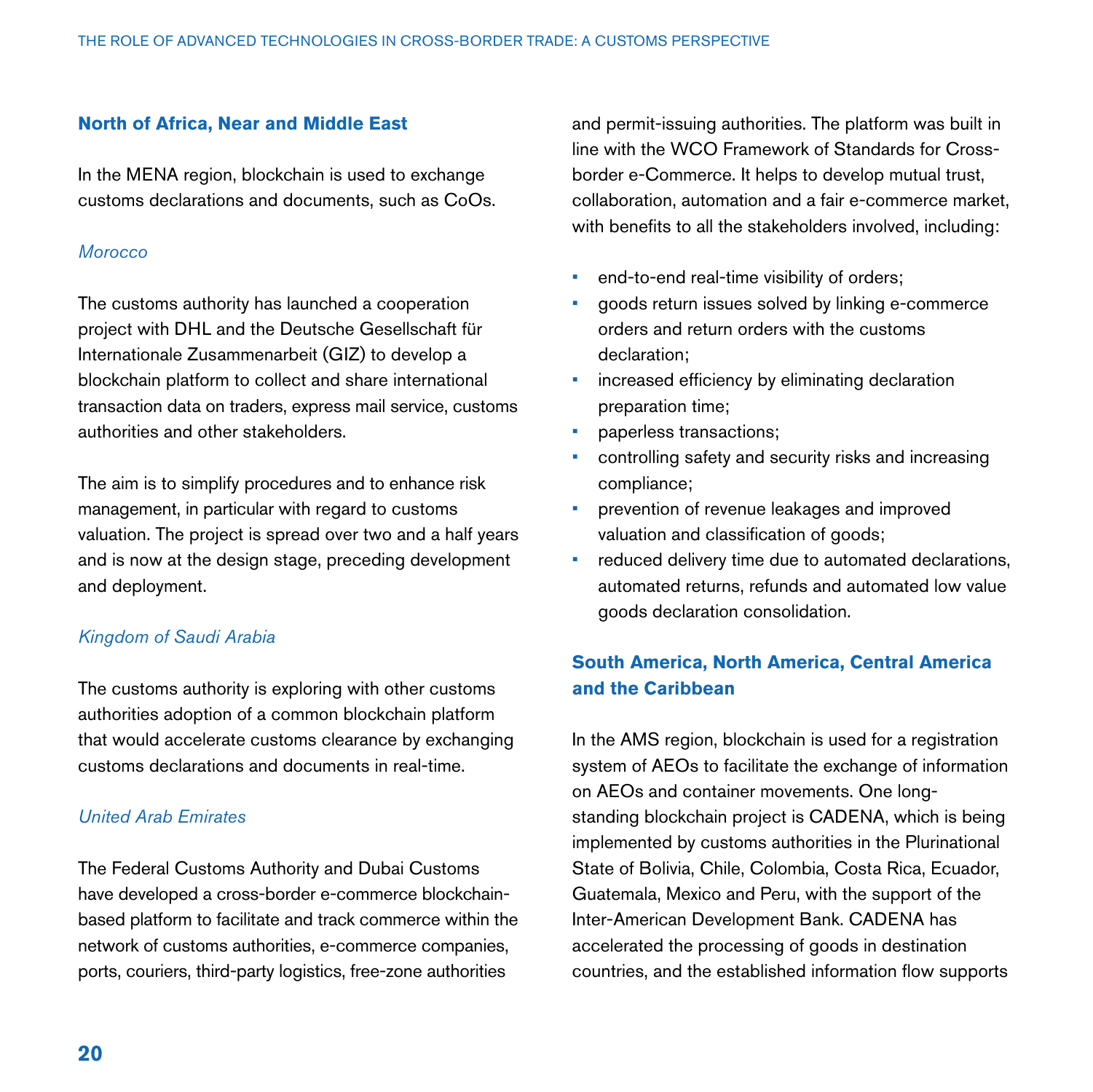not only customs authorities but also other stakeholders and systems that use the information.

As of August 2021, CADENA became fully operational, and customs authorities validated it with real data over a two-month period. The general benefits have been improvements to the operational implementation of bilateral or multilateral mutual recognition agreements (MRAs) and to the management of AEO programmes.

It has also contributed to strengthening the security of supply chains by ensuring that AEO information on certifications, suspensions and cancellations executed by a customs authority is shared in real time with customs authorities of MRA partners, which allows them to take appropriate action.

CADENA also provides the following benefits:

- point-to-point automation to exchange data through the digitization of AEO certificate status;
- a secure, reliable and traceable mechanism to exchange data on AEO certificates and to maintain an historical record of all shared information relating to each certificate;
- data integrity and access control though authentication of customs officers assigned to specific roles and authorizations;
- transparency of exchanged data;
- potential reduction of time and costs for AEOs by guaranteeing that the application of the benefits both at origins and destinations will be automatic from the moment they receive the AEO certification from customs authorities of MRA partners.

Mercosur's bConnect Project is fully deploying Blockchain Private Hyperledger Fabric 1.4 for Mercosur members' customs authorities and AEOs to exchange information while ensuring the integrity of any information shared and verifying the identities of those inputting information onto the platform. The platform makes sharing information by customs authorities faster, more efficient and safer, and includes Argentina, the Plurinational State of Bolivia, Brazil, Paraguay and Uruguay. The model is currently being reviewed and private data collection is being evaluated. Certain data could be shared by subsets of platform members, which could increase its use and the number of cases implemented through blockchain.

# *Canada*

The Canada Border Services Agency (CBSA) is participating in pilot projects to evaluate the capacity of blockchain to provide a faster, more reliable and more transparent supply chain. These projects will run parallel to current CBSA processes, which means participants must follow established processes while also publishing events relating to each blockchain-based product.

The pilot projects are to evaluate the capacity of the blockchain solutions and determine whether the platforms could play a role in the CBSA's business processes. However, full integration is beyond the scope of the pilot projects.

The CBSA also participated in the pilot project TradeLens. Phase 1 took place in April and May 2019 with the monitoring of maritime container movements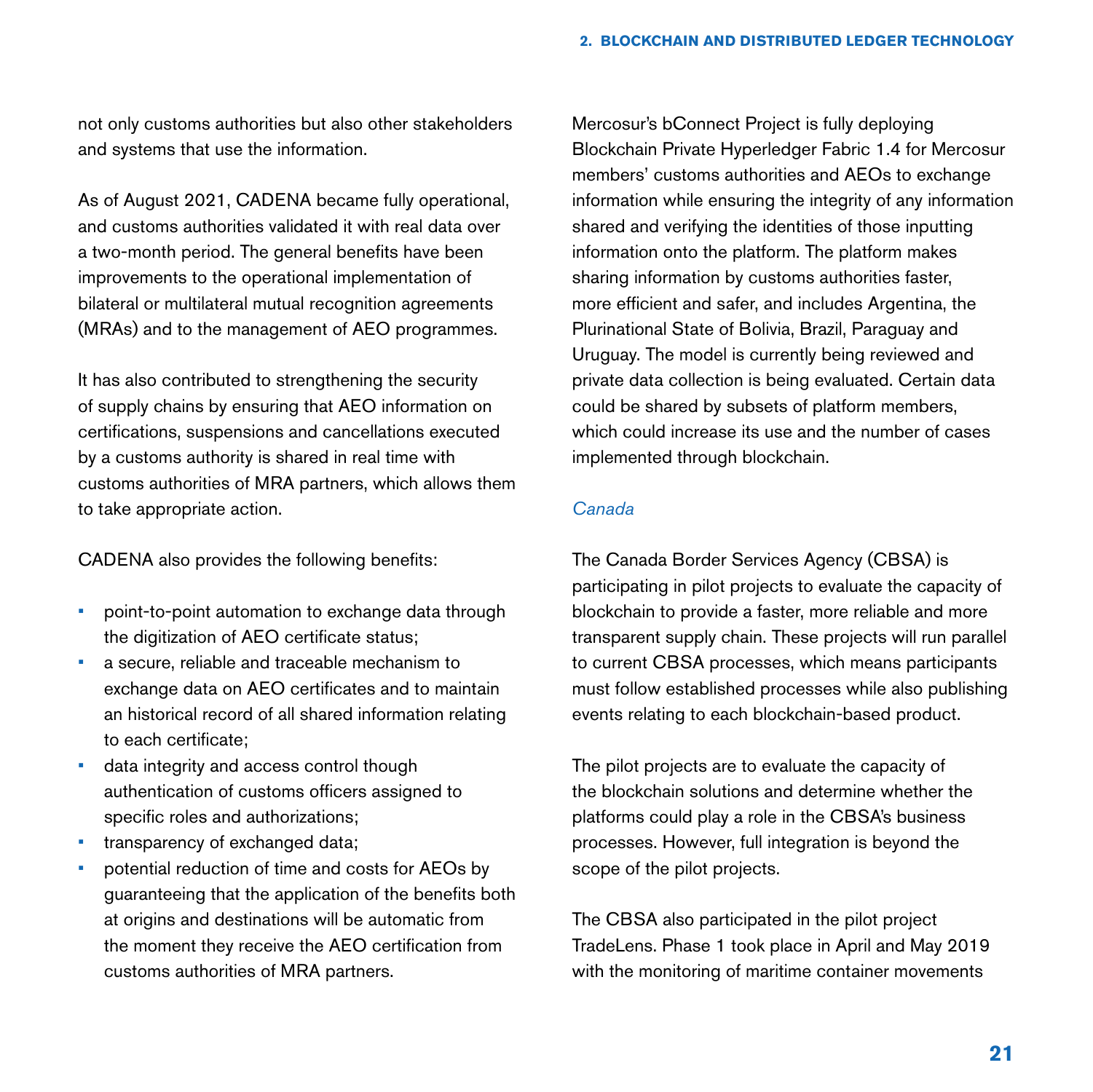from a foreign seaport arriving through a major Canadian seaport. Phase 2 of the pilot ran in June and July 2020, which included maritime shipments of any origin to increase the sample size and the complexity of types of movement (i.e. in bond, multi-port, transhipment, multi-modal).

The desired outcome for the CBSA was to determine whether there were any achievable, valuable benefits that blockchain could offer, in particular improved data quality and security, transaction transparency and increased availability of information. While there was an increase in the visibility and traceability of a container, additional data were limited or not available. According to the CBSA's assessment, the platform currently lacks the necessary number of participants (specifically cargo owners and vendors, customs brokers and maritime freight carriers).

Furthermore, since the information provided by stakeholders was voluntary (i.e. no legal or regulatory obligations), the amount of content and the quality of data were inconsistent and relied entirely upon the submitter's technical ability to provide such information and to do so at their own discretion. While the CBSA has an interest in the movement of containers and their origin provided by TradeLens, it is not truly the information that is required for it to conduct its core mission.

Border management requires more information than is currently available in TradeLens, such as importer declarations and manifest information that goes beyond what is required to enable the movement of goods.

The CBSA continues to participate in the monitoring of container movements through a large Canadian seaport and a container examination facility.

## *Guatemala*

Guatemala is working on the development of a new maritime and air dispatch model based on blockchain, taking as a reference the Port Community Systems. The project aims to automate exports and to develop online services to exchange information with other customs terminals. The expected benefits include the following:

- simplification, automation and transparency in the entry and exit of goods;
- interoperability between all stakeholders of the national customs system (i.e. customs authorities and other border agencies, carriers, terminal operators, consolidators, importers and exporters);
- traceability, secure data exchange and real-time information on the logistics and customs clearance processes.

Currently, partners are being approached for support in developing a feasibility study and the definition of the Port Community Systems tailored to their national requirements. Once completed, it will be shared with all relevant stakeholders for their validation, after which the software would be developed then adopted.

#### *Peru*

Peru reported on the use of LACChain to exchange information with Pacific Alliance Countries. LACChain